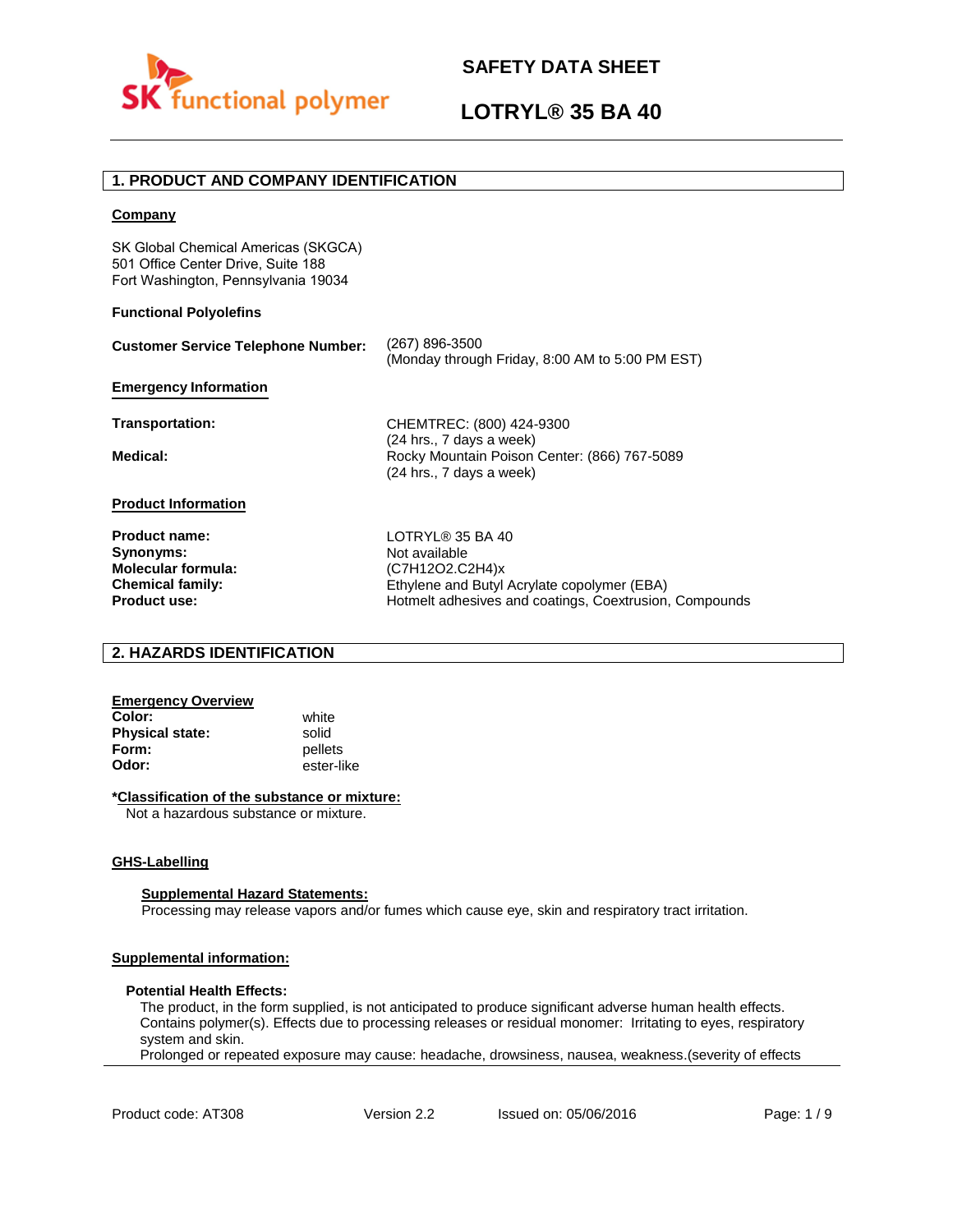

# **LOTRYL® 35 BA 40**

depends on extent of exposure) .

### **Other:**

Handle in accordance with good industrial hygiene and safety practice. (pellets/granules) This product may release fume and/or vapor of variable composition depending on processing time and temperature.

## **3. COMPOSITION/INFORMATION ON INGREDIENTS**

| <b>Chemical Name</b>                                  | CAS-No.    | Wt/Wt      | <b>GHS Classification**</b> |
|-------------------------------------------------------|------------|------------|-----------------------------|
| 2-Propenoic acid, butyl ester, polymer with<br>ethene | 25750-84-9 | $98 - 99%$ | Not classified              |

\*\*For the full text of the H-Statements mentioned in this Section, see Section 16.

### **4. FIRST AID MEASURES**

### **4.1. Description of necessary first-aid measures:**

### **Inhalation:**

If inhaled, remove victim to fresh air.

### **Skin:**

In case of contact, immediately flush skin with plenty of water. If molten polymer gets on the skin, cool rapidly with cold water. Do not peel solidified product off the skin. Obtain medical treatment for thermal burns. Remove material from clothing. Wash clothing before reuse. Thoroughly clean shoes before reuse.

### **Eyes:**

Immediately flush eye(s) with plenty of water. Obtain medical treatment for thermal burns.

### **Ingestion:**

If swallowed, DO NOT induce vomiting. Get medical attention. Never give anything by mouth to an unconscious person.

### **4.2. Most important symptoms/effects, acute and delayed:**

For most important symptoms and effects (acute and delayed), see Section 2 (Hazard Statements and Supplemental Information) and Section 11 (Toxicology Information) of this SDS.

### **4.3. Indication of immediate medical attention and special treatment needed, if necessary:**

Unless otherwise noted in Notes to Physician, no specific treatment noted; treat symptomatically.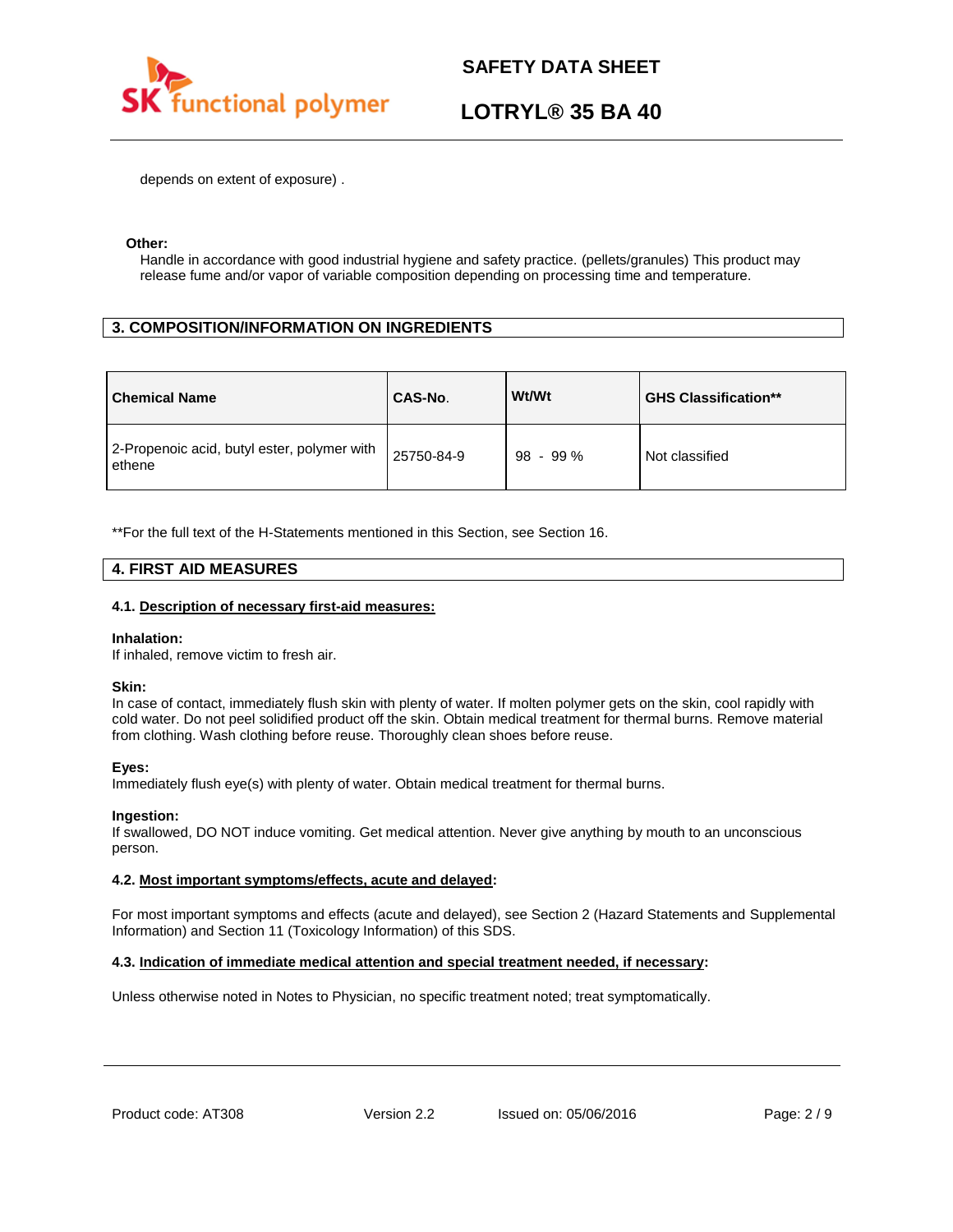

## **LOTRYL® 35 BA 40**

### **5. FIREFIGHTING MEASURES**

### **Extinguishing media (suitable):**

Water spray, Carbon dioxide (CO2), Foam

### **Protective equipment:**

Fire fighters and others who may be exposed to products of combustion should wear full fire fighting turn out gear (full Bunker Gear) and self-contained breathing apparatus (pressure demand / NIOSH approved or equivalent).

### **Further firefighting advice:**

Fire fighting equipment should be thoroughly decontaminated after use.

### **Fire and explosion hazards:**

When burned, the following hazardous products of combustion can occur: Carbon oxides Hazardous organic compounds

## **6. ACCIDENTAL RELEASE MEASURES**

### **Personal precautions, Emergency procedures, Methods and materials for containment/clean-up:**

Prevent further leakage or spillage if you can do so without risk. Ventilate the area. Sweep up and shovel into suitable properly labeled containers for prompt disposal. Possible fall hazard – floor may become slippery from leakage/spillage of product. Avoid dispersal of spilled material and runoff and contact with soil, waterways, drains and sewers. Consult a regulatory specialist to determine appropriate state or local reporting requirements, for assistance in waste characterization and/or hazardous waste disposal and other requirements listed in pertinent environmental permits.

### **Protective equipment:**

Appropriate personal protective equipment is set forth in Section 8.

### **7. HANDLING AND STORAGE**

### **Handling**

### **General information on handling:**

Avoid breathing dust.

Avoid breathing processing fumes or vapors.

Handle in accordance with good industrial hygiene and safety practices. These practices include avoiding unnecessary exposure and removal of material from eyes, skin, and clothing.

### **Storage**

### **General information on storage conditions:**

Keep in a dry, cool place. Store in closed containers, in a secure area to prevent container damage and subsequent spillage. Store away from moisture and heat to maintain the technical properties of the product.

### **Storage stability – Remarks:**

Stable under recommended storage conditions.

#### **Storage incompatibility – General:**  None known.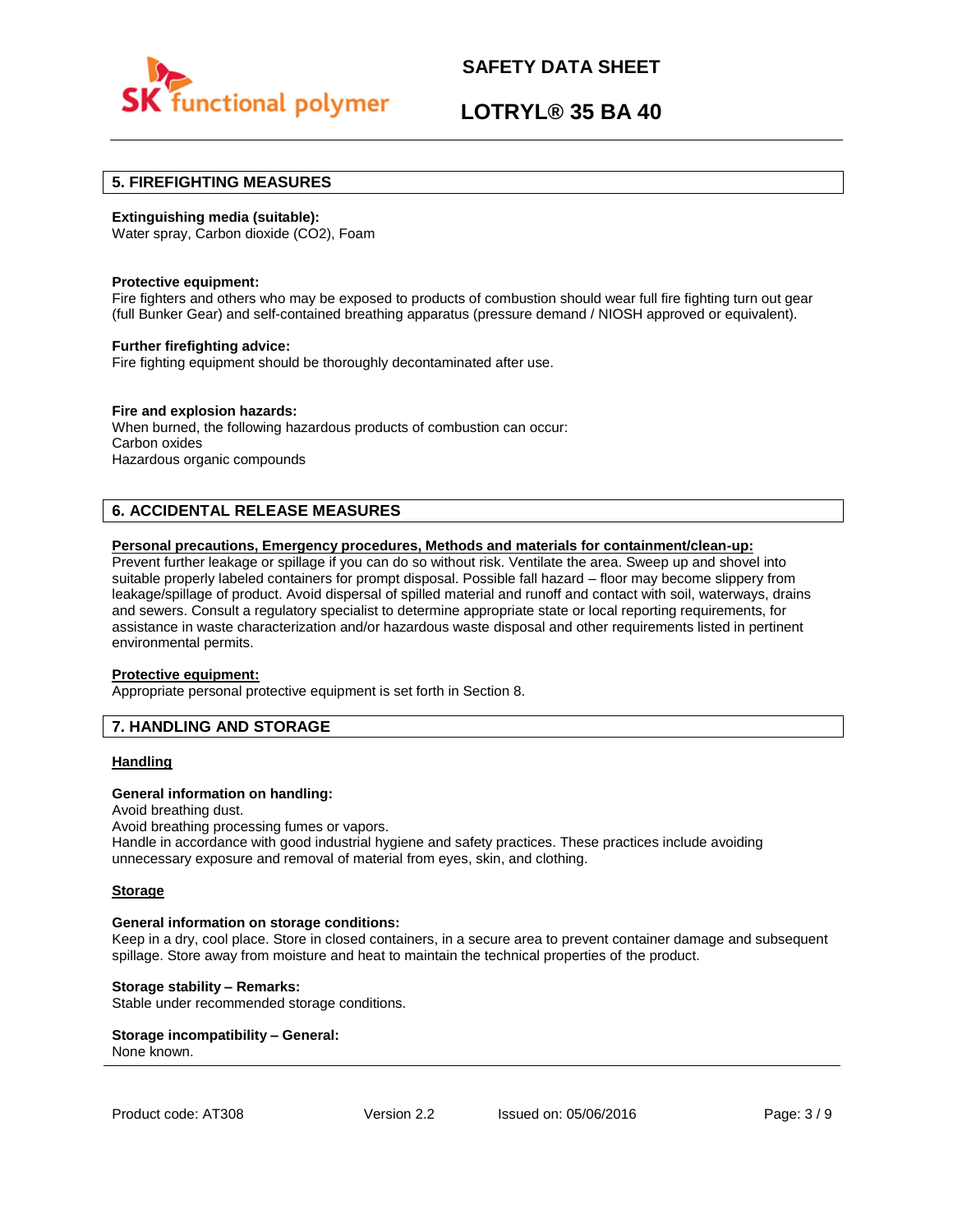

# **LOTRYL® 35 BA 40**

## **Temperature tolerance – Do not store above:**

86 °F (30 °C)

## **8. EXPOSURE CONTROLS/PERSONAL PROTECTION**

### **Airborne Exposure Guidelines:**

### **Particles Not Otherwise Specified / Nuisance Dust (Proprietary)**

US. ACGIH Threshold Limit Values

| Form:                 | Inhalable particles.  |
|-----------------------|-----------------------|
| Time weighted average | $10 \text{ mg/m}$     |
| Form:                 | Respirable particles. |
| Time weighted average | $3 \text{ mg/m}$      |

US. OSHA Table Z-1 Limits for Air Contaminants (29 CFR 1910.1000)

| Form: | Respirable fraction. |
|-------|----------------------|
| PEL:  | $5 \text{ mg/m}$     |

**Form:** Total dust PEL: 15 mg/m3

US. OSHA Table Z-3 (29 CFR 1910.1000)

| Form:                 | Respirable fraction.                           |
|-----------------------|------------------------------------------------|
| Time weighted average | 15 millions of particles per cubic foot of air |
| Form:                 | Total dust                                     |
| Time weighted average | 50 millions of particles per cubic foot of air |
| Form:                 | Respirable fraction.                           |
| Time weighted average | $5 \text{ mg/m}$                               |
| Form:                 | Total dust                                     |
| Time weighted average | $15 \text{ mg/m}$                              |

Only those components with exposure limits are printed in this section. Limits with skin contact designation above have skin contact effect. Air sampling alone is insufficient to accurately quantitate exposure. Measures to prevent significant cutaneous absorption may be required. Limits with a sensitizer designation above mean that exposure to this material may cause allergic reactions.

### **Engineering controls:**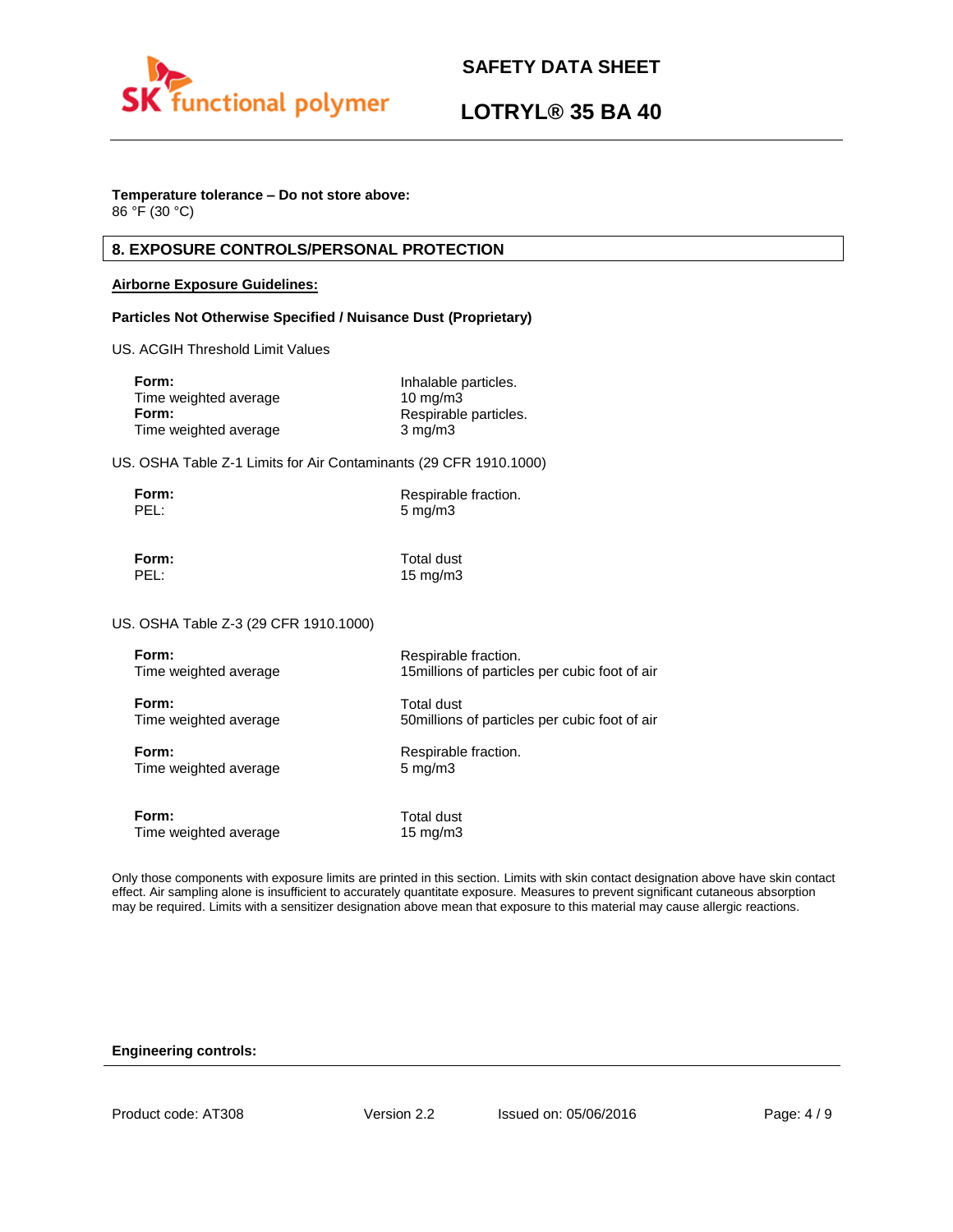

# **LOTRYL® 35 BA 40**

Investigate engineering techniques to reduce exposures below airborne exposure limits or to otherwise reduce exposures. Provide ventilation if necessary to minimize exposures or to control exposure levels to below airborne exposure limits (if applicable see above).If practical, use local mechanical exhaust ventilation at sources of air contamination such as open process equipment.

### **Respiratory protection:**

Avoid breathing dust. Avoid breathing processing fumes or vapors. Where airborne exposure is likely or airborne exposure limits are exceeded (if applicable, see above), use NIOSH approved respiratory protection equipment appropriate to the material and/or its components and substances released during processing. Consult respirator manufacturer to determine appropriate type equipment for a given application. Observe respirator use limitations specified by NIOSH or the manufacturer. For emergency and other conditions where there may be a potential for significant exposure or where exposure limit may be significantly exceeded, use an approved full face positive-pressure, self-contained breathing apparatus or positive-pressure airline with auxiliary self-contained air supply. Respiratory protection programs must comply with 29 CFR § 1910.134.

### **Skin protection:**

Processing of this product releases vapors or fumes which may cause skin irritation. Minimize skin contamination by following good industrial hygiene practice. Wearing protective gloves is recommended. Wash hands and contaminated skin thoroughly after contact with processing fumes or vapors. Wash thoroughly after handling.

### **Eye protection:**

Use good industrial practice to avoid eye contact. Processing of this product releases vapors or fumes which may cause eye irritation. Where eye contact may be likely, wear chemical goggles and have eye flushing equipment available.

| 9. PHYSICAL AND CHEMICAL PROPERTIES    |                               |
|----------------------------------------|-------------------------------|
| Color:                                 | white                         |
| <b>Physical state:</b>                 | solid                         |
| Form:                                  | pellets                       |
| Odor:                                  | ester-like                    |
| <b>Odor threshold:</b>                 | No data available             |
| <b>Flash point</b>                     | Not applicable                |
| Auto-ignition<br>temperature:          | approximately 662 °F (350 °C) |
| Lower flammable limit<br>$(LFL)$ :     | No data available             |
| <b>Upper flammable limit</b><br>(UEL): | No data available             |
| pH:                                    | Not applicable                |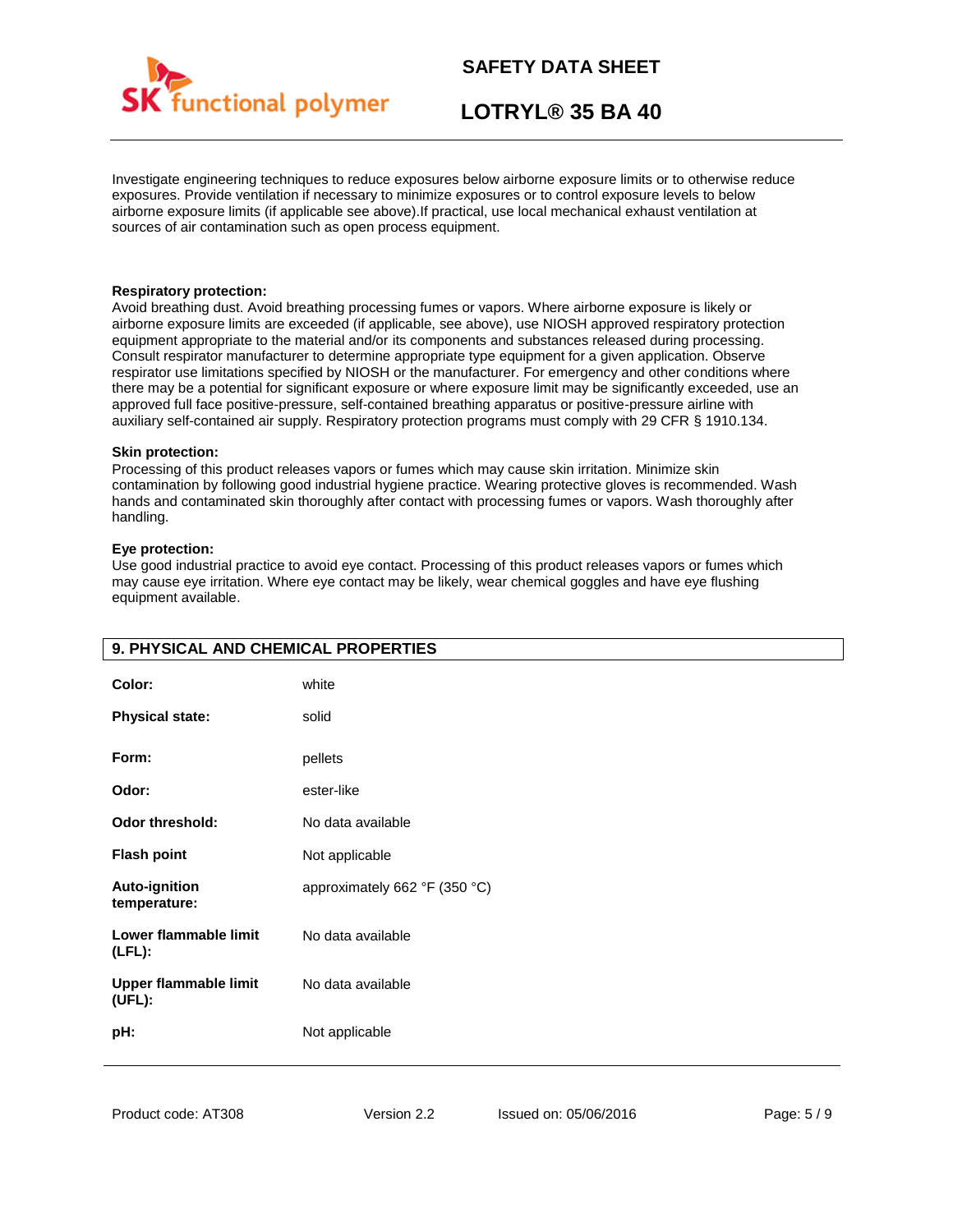

# **LOTRYL® 35 BA 40**

| Density:                                   | $0.93$ g/cm3                                    |
|--------------------------------------------|-------------------------------------------------|
| <b>Bulk density:</b>                       | 500 kg/m3 68 °F (20 °C)                         |
| Vapor pressure:                            | Not applicable                                  |
| Vapor density:                             | Not applicable                                  |
| <b>Boiling point/boiling</b><br>range:     | No data available                               |
| <b>Melting point/range:</b>                | 151 °F (66 °C)                                  |
| <b>Freezing point:</b>                     | No data available                               |
| <b>Evaporation rate:</b>                   | No data available                               |
| <b>Solubility in water:</b>                | 68 °F (20 °C) insoluble                         |
| Viscosity, dynamic:                        | No data available                               |
| <b>Oil/water partition</b><br>coefficient: | No data available                               |
| <b>Thermal decomposition</b>               | approximately 662 $\degree$ F (350 $\degree$ C) |
| <b>Flammability:</b>                       | See GHS Classification in Section 2             |

## **10. STABILITY AND REACTIVITY**

### **Stability:**

The product is stable under normal handling and storage conditions.

### **Hazardous reactions:**

Hazardous polymerisation may occur.

## **Materials to avoid:**

None known.

### **Conditions / hazards to avoid:**

Avoid storing in moist and warm conditions. (to maintain the technical properties of the product). See Hazardous Decomposition Products below.

### **Hazardous decomposition products:**

Thermal decomposition giving toxic, flammable, and / or corrosive products: Carbon oxides Hazardous organic compounds Acrylates Methacrylates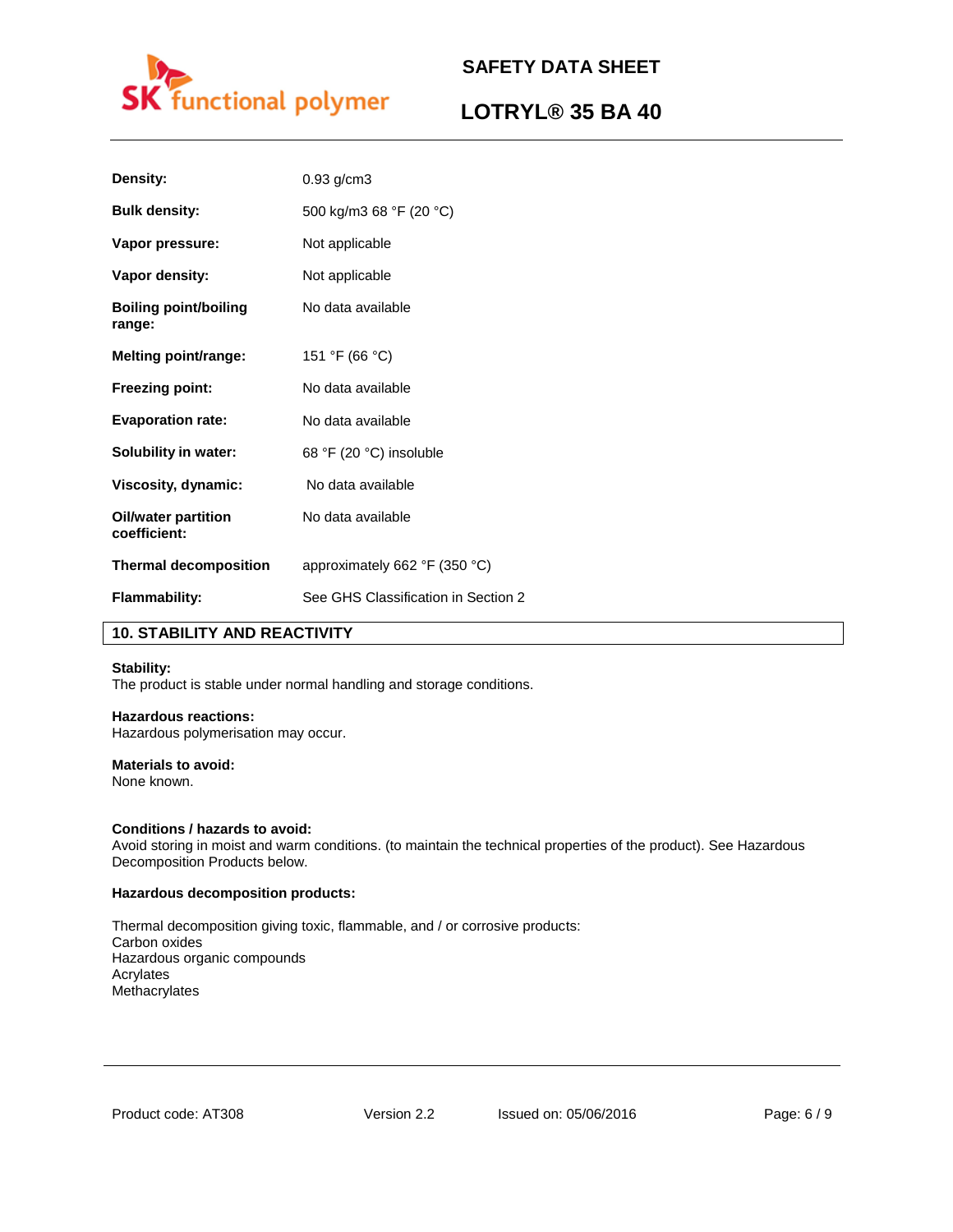

# **LOTRYL® 35 BA 40**

## **11. TOXICOLOGICAL INFORMATION**

Data on this material and/or its components are summarized below.

### **Data for 2-Propenoic acid, butyl ester, polymer with ethene (25750-84-9)**

### **Other information**

The information presented is from representative materials in this chemical class. The results may vary depending on the test substance. Effects due to processing releases or residual monomer: Possible cross sensitization with other acrylates and methacrylates

## **12. ECOLOGICAL INFORMATION**

### **Chemical Fate and Pathway**

No data are available.

### **Ecotoxicology**

No data are available.

## **13. DISPOSAL CONSIDERATIONS**

### **Waste disposal:**

Where possible recycling is preferred to disposal or incineration. If recycling is not an option, incinerate or dispose of in accordance with federal, state, and local regulations. Pigmented, filled and/or solvent laden product may require special disposal practices in accordance with federal, state and local regulations. Consult a regulatory specialist to determine appropriate state or local reporting requirements, for assistance in waste characterization and/or hazardous waste disposal and other requirements listed in pertinent environmental permits. Note: Chemical additions to, processing of, or otherwise altering this material may make this waste management information incomplete, inaccurate, or otherwise inappropriate. Furthermore, state and local waste disposal requirements may be more restrictive or otherwise different from federal laws and regulations.

## **14. TRANSPORT INFORMATION**

### **US Department of Transportation (DOT):** not regulated

**International Maritime Dangerous Goods Code (IMDG):** not regulated

| <b>15. REGULATORY INFORMATION</b> |               |                                                                  |
|-----------------------------------|---------------|------------------------------------------------------------------|
| <b>Chemical Inventory Status</b>  |               |                                                                  |
| EU. EINECS                        | <b>EINECS</b> | Conforms to                                                      |
| United States TSCA Inventory      | <b>TSCA</b>   | The components of this product are all on<br>the TSCA Inventory. |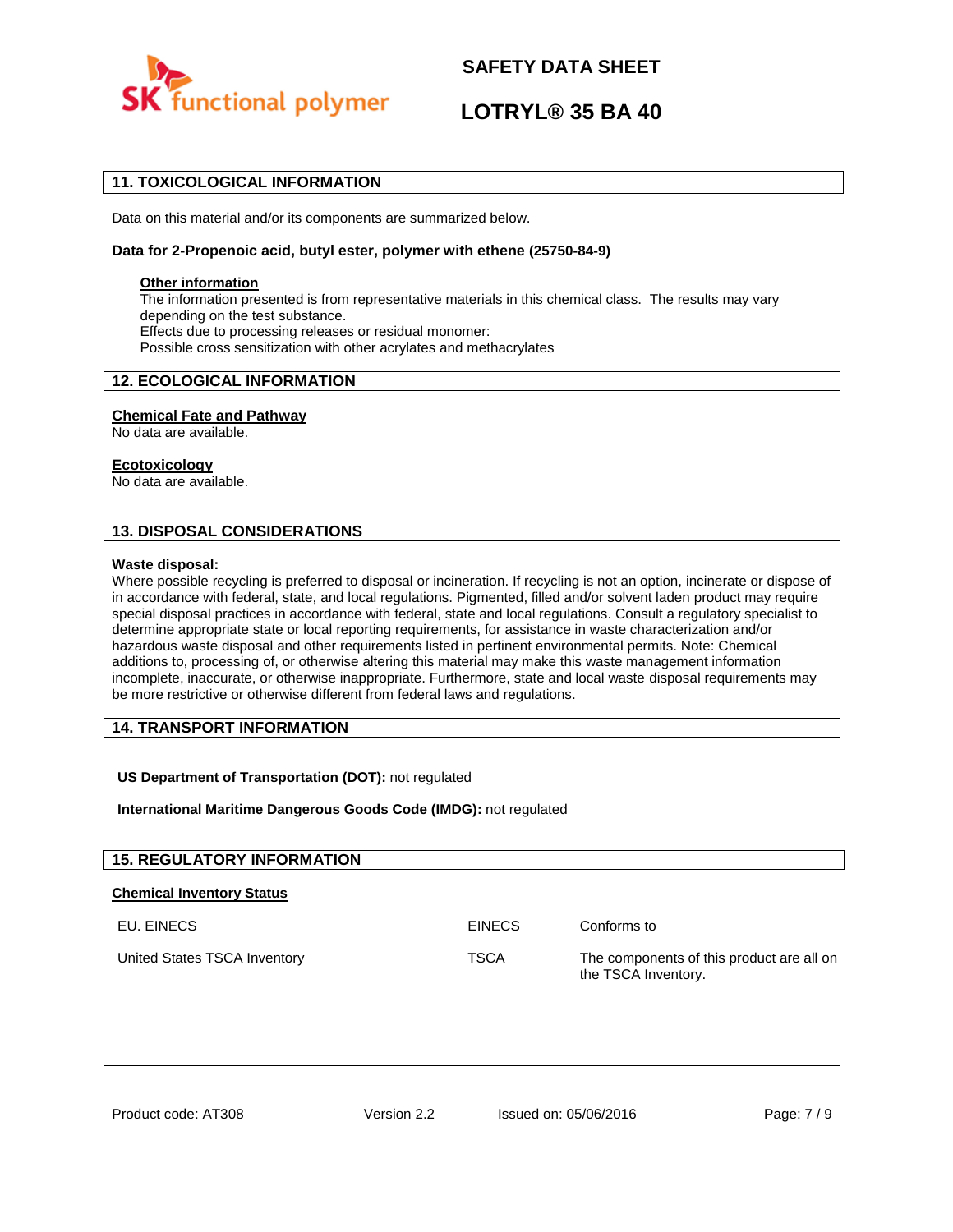

# **LOTRYL® 35 BA 40**

| Canadian Domestic Substances List (DSL)                               | <b>DSL</b>  | All components of this product are on the<br>Canadian DSL |
|-----------------------------------------------------------------------|-------------|-----------------------------------------------------------|
| China. Inventory of Existing Chemical Substances in<br>China (IECSC)  | IECSC (CN)  | Conforms to                                               |
| Japan. ENCS - Existing and New Chemical<br>Substances Inventory       | ENCS (JP)   | Conforms to                                               |
| Japan. ISHL - Inventory of Chemical Substances                        | ISHL (JP)   | Conforms to                                               |
| Korea. Korean Existing Chemicals Inventory (KECI)                     | KECI (KR)   | Conforms to                                               |
| Philippines Inventory of Chemicals and Chemical<br>Substances (PICCS) | PICCS (PH)  | Conforms to                                               |
| Australia Inventory of Chemical Substances (AICS)                     | <b>AICS</b> | Conforms to                                               |

### **United States – Federal Regulations**

### **SARA Title III – Section 302 Extremely Hazardous Chemicals:**

The components in this product are either not SARA Section 302 regulated or regulated but present in negligible concentrations.

### **SARA Title III - Section 311/312 Hazard Categories:**

No SARA Hazards

### **SARA Title III – Section 313 Toxic Chemicals:**

This material does not contain any chemical components with known CAS numbers that exceed the threshold (De Minimis) reporting levels established by SARA Title III, Section 313.

### **Comprehensive Environmental Response, Compensation, and Liability Act (CERCLA) - Reportable Quantity (RQ):**

The components in this product are either not CERCLA regulated, regulated but present in negligible concentrations, or regulated with no assigned reportable quantity.

### **United States – State Regulations**

### **New Jersey Right to Know**

No components are subject to the New Jersey Right to Know Act.

### **Pennsylvania Right to Know**

### Chemical name CAS-No.

2-Propenoic acid, butyl ester, polymer with ethene 25750-84-9

### **California Prop. 65**

This product does not contain any chemicals known to the State of California to cause cancer, birth defects, or any other reproductive defects.